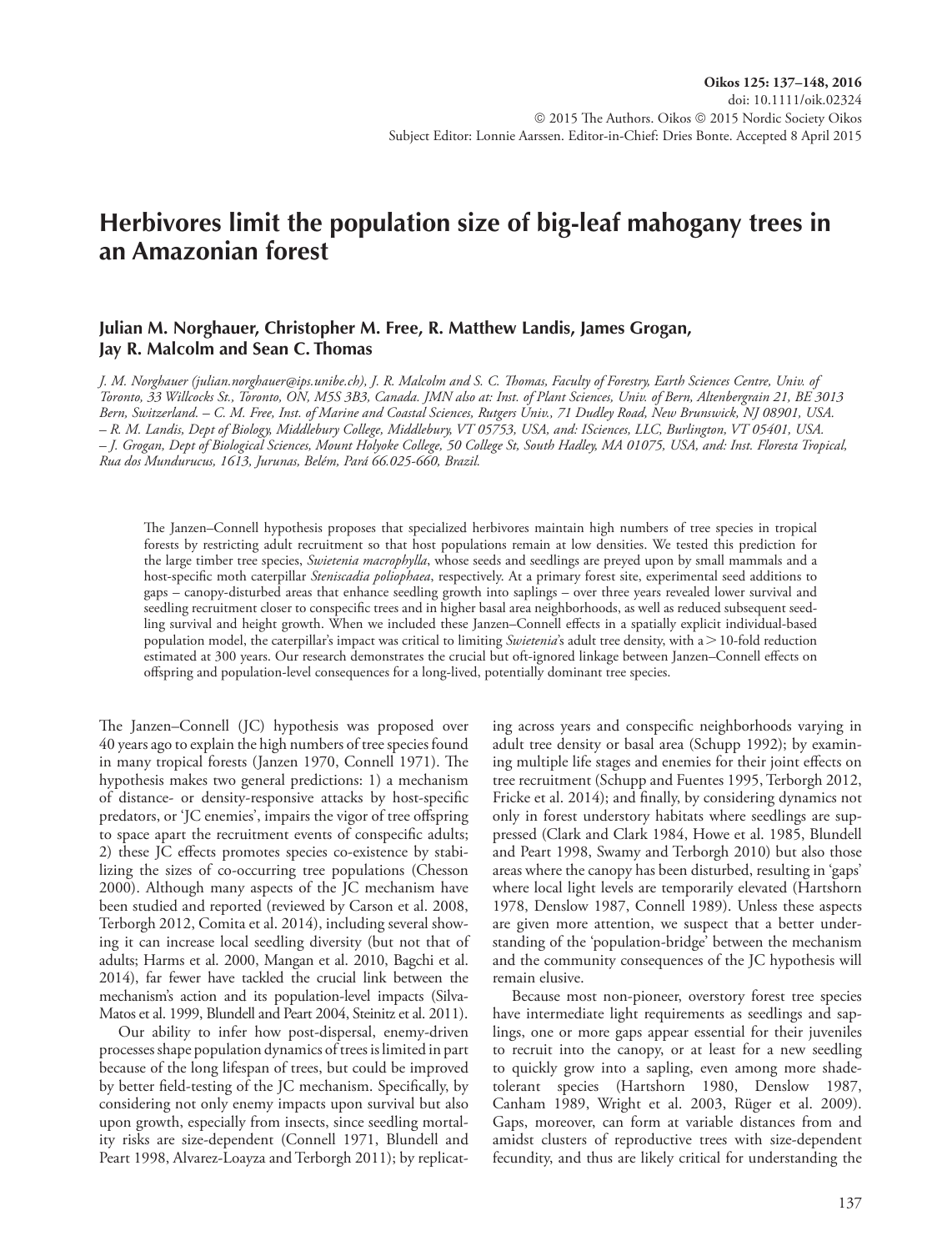population consequences of the JC mechanism, as well as general community dynamics (Janzen 1970, Augspurger 1983, Becker et al. 1985, Connell 1989). Interactions between dispersal distance, conspecific basal area, and gaps may therefore be expected to create synergistic effects for susceptibility to JC enemies, especially rodents and leafchewing or stem-boring insects (Augspurger 1984, Sullivan 2003, Norghauer et al. 2008, 2014). For example, gaps may attract these JC enemies because they are better protected from predation, or their preferred food is more abundant or easily found there (Schupp 1988, Beck et al. 2004, Norghauer et al. 2006, 2008, 2014). Yet to date, only a few studies have investigated how JC plant–enemy interactions operate in these transient habitats.

Implicit in the JC hypothesis is the inference that enemy impacts on tree regeneration ultimately affect adult population densities (see the 'Population recruitment surface' section in Janzen 1970; also Schupp and Fuentes 1995, Schupp and Jordano 2011, Steinitz et al. 2011). This should be manifest at the population level as negative density dependence (NDD): in the absence of predator satiation, the spacing mechanism must limit adult tree abundance (Janzen 1970, Schupp 1992). Canopy gaps also likely play an important role in determining the population consequences of NDD because rapid growth of a small proportion of saplings may contribute disproportionately to the population growth of a tree species (Zuidema et al. 2009). In fact, in Janzen's original 1970 paper, in addition to stressing the need to confirm/identify predators responsible for JC effects, and explicit consideration of how clustered trees and overlapping seed shadows might further winnow recruitment opportunities in a population (Fig. 9 therein), one can also find references to forest habitats and succession modulating dispersal and predation of tree offspring. He writes, "Alternative population recruitment strategies, habitat heterogeneity, and differential competitive ability of the seedlings must also be considered when testing these hypotheses" (p. 518). However, no published study has yet shown that JC enemies and their effects can potentially limit the population size of any tree species. What has been shown instead, are observations consistent with the JC mechanism that would seem to limit tree population sizes, in that new saplings do not recruit from seedlings very close  $(< 10-15$  m) to conspecific adult trees (e.g. *Trichilia tuberculata* in Condit et al. 1992; also see Swamy et al. 2011).

Indeed, these patterns or 'signatures' of NDD consistent with the JC mechanism seem to be widespread in speciesrich forests (Carson et al. 2008, Zimmerman et al. 2008). Yet most of these NDD community-level studies come from permanent plots monitoring recruitment and mortality rates of stems $>1$  cm diam., thus overlooking NDD processes in the earliest life stages when seeds and seedlings are most abundant and vulnerable to predators. Recently, Green et al. (2014) presented compelling empirical evidence that early life-cycle stages are paramount for nonrandom, diversifying processes in an Australian tropical forest. Where studies have focused on seedling recruitment and early growth, they often detect NDD and ascribe the putative JC mechanism to pathogen activity and feedbacks in the forest understory (Webb and Peart 1999, Harms et al. 2000, Metz et al. 2010, Terborgh 2012). However, without identifying and measuring

in some way the JC plant–enemy interactions responsible for these nonrandom dynamics (Augspurger 1984, Mangan et al. 2010, Bagchi et al. 2014, Fricke et al. 2014), these signatures cannot distinguish between genuine JC effects and classical NDD in plant populations caused by 'self-thinning' – though in the forest understory intraspecific competition for resources among seedlings is unlikely (Paine et al. 2008) – or by parent–seedling conflicts arising from asymmetric competition (Alvarez-Loayza and Terborgh 2011, Kobe and Vriesendorp 2011, Terborgh 2012, Comita et al. 2014).

We report here on a seed addition experiment repeated annually for three years in the southeastern Amazon that used a natural, unlogged population of the iconic Neotropical timber tree, big-leaf mahogany *Swietenia macrophylla* (Meliaceae), to quantify the attacks and demographic impact of JC enemies of seeds and seedlings. To test whether these predators can limit a tree species' population size, we combined the field study's results with long-term information from the same region on *Swietenia*'s vital and fecundity rates in a spatially-explicit population model. Using such a spatially-explicit model for testing JC effects is especially valuable because both the JC mechanism and seed dispersal are inherently spatial processes (Janzen 1970, Clark and Clark 1984, Terborgh 2012).

We asked four interconnected questions: 1) are more *Swietenia* seeds and seedlings attacked and killed closer to conspecific adult trees than further away? 2) Are predatory attacks and offspring mortality rates higher where adult trees are clustered? 3) Do synergistic effects on seed or seedling dynamics occur between dispersal and gap colonization? 4) Can mammal and insect predators jointly maintain low abundances of this fast-growing, long-lived, canopy tree species?

# **Methods**

# **Study species**

Big-leaf mahogany *Swietenia macrophylla* is a heavily exploited, large canopy-emergent timber tree with a historically extensive natural range throughout tropical America (Lamb 1966, Grogan et al. 2010). In the state of Pará, Brazil, prevailing dry season winds in July–August disperse most winged *Swietenia* seeds westward from fruiting adults (Grogan and Galvão 2006, Norghauer et al. 2010). On the ground, small mammals eat *Swietenia* seeds (Lambert et al. 2005), often removing the seed hull and leaving tooth-marks on the winged (endocarp) remnants, but they do not cache or move seeds as secondary dispersers (Supplementary material Appendix 1; Grogan and Galvão 2006). Tethered seeds placed in a single gap in areas of clustered *Swietenia* adult trees suffered 50% more predation than at lone trees when exposed to small mammals in 2001 (Norghauer et al. 2006). Germination occurs in October–November when wet season rains return; the rates are 70–95% and increase with seed size. In the forest understorey, the newly establishing seedlings have 3–4 simple leaves that are highly susceptible to herbivory and defoliation by a distance-responsive specialist moth caterpillar, *Steniscadia poliophaea* Hampson (Noctuidae: Sarrothripinae; Supplementary material Appendix 1); while the understorey impact of this caterpillar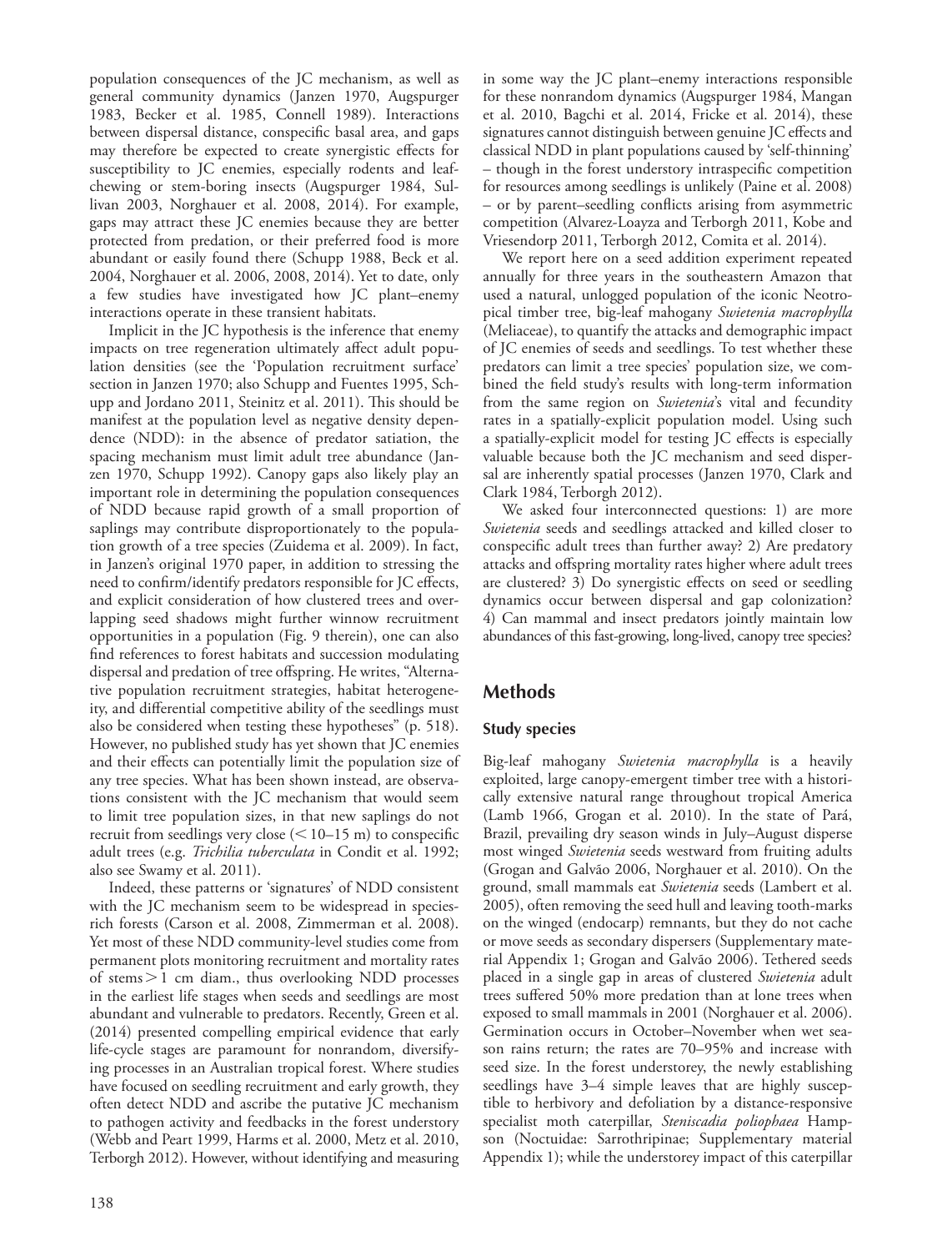$peaks<15$  m of tree trunks, that is, very near fruiting adult *Swietenia* trees, ca 50% of new seedlings still do not escape attack 30 m away (see Fig. 3 in Norghauer et al. 2010). In between these annual pulses of seedling establishment, this predator attacks in density-responsive way growing *Swietenia* seedlings and saplings (up to ca  $3-5$  m tall), mainly in and around canopy gaps that provide the light levels necessary for height growth and the production of its only known food – young *Swietenia* leaves (Grogan et al. 2005, Norghauer et al. 2008). Mortality to *Swietenia* from pathogens in the understory was ca 15%, on average, in a 1997 field study and was not distant-dependent, or greater there than in gap areas (Grogan and Galvão 2006).

## **Forest sites**

Seed addition experiments were undertaken in the Pinkaití forest reserve in the Kayapó Indigenous Area in southeast Pará, Brazil (7°46′14′′S, 51°57′43′′W; 200–450 m a.s.l.). The 8000-ha reserve protects an unlogged *Swietenia* population. Long-term *Swietenia* demographic data are from a second site, Marajoara, 180 km east of Pinkaití (Grogan et al. 2014). Marajoara is a forest industry-owned 4000-ha forest fragment where *Swietenia* was selectively logged during 1992–1994. Climate in this region is seasonally dry with 1600–2100 mm annual rainfall. For detailed site descriptions see Lambert et al. (2005) and Grogan et al. (2003, 2008), respectively.

## **The Janzen–Connell field experiment**

## *Basic design*

We used a blocked, split-plot design to evaluate the influence of conspecific neighborhoods and natural predators on the establishment of seedlings in canopy gaps. Seed dispersal downwind of interspersed fruiting *Swietenia* adults was emulated by adding seeds into naturally formed gaps at variable distances from the trees in three consecutive years (2001– 2003; Table 1). Seeds were collected earlier in the same dry season from the same  $3-4$  large, adult trees ( $>100$  cm diam.). Only undamaged, viable winged seeds were used.

A unique aspect of the design was the inclusion of both relatively isolated focal *Swietenia* trees and those with one or more nearby conspecifics (Table 1). Following Janzen (1970), we reasoned that *Swietenia*'s enemies would be more active in areas with high adult basal areas where larger and/or overlapping seed shadows regularly concentrated their food.

## *Seed additions*

In July of each year, we searched for fruiting *Swietenia* trees that had nearby canopy gaps formed by tree tip-ups or large crown- or branch-falls. Where *Swietenia* occurred in clumps, the most westerly fruiting tree was selected as the focal adult (except two cases in 2002 where the most fecund tree was used instead). In 2001 and 2002 we established two plots in each gap: one each in the trunk and crown zones of fallen tree(s). Distances of plots to focal adults were measured, for gap 'near'  $(< 35$  m) and 'far'  $(40-95$  m) far from them. In 2003, to better emulate long-distance dispersal to gaps, a third distance class of relatively 'very far' gap-plots was included (76–130 m, with 'far' at 33–88 m) (Table 1). Plots were first searched for naturally fallen seeds, which were removed to ca 1 m away from each plot. Most of the gaps were formed by either single tree deaths, or large-branch falls. It was not possible to map the disturbed ground areas of  $> 100$  gaps, but given their range in percent canopy openness (Table 1) it is reasonable to suppose that the minimum gap area was ≈25 m2, and that it varied up to 20-fold across all gaps and years (since artificial gaps of the same size could not be made without felling trees in the Pinkaití reserve).

Each plot consisted of four adjacent 1-m2 quadrats. In mid-to-late August of each year, into each quadrat five seeds were added: one in the center, with four 45-cm away to form an 'X'. Canopy openness above the 2001 and 2003 plots was measured with a hand-held spherical densiometer in October 2002 and May 2004, respectively, based on measurements in each of the N, E, S and W-facing directions. Plot-level means for percent canopy openness did not differ significantly across distance treatments in either 2001 or 2003 (2001: t-test,  $t=0.267$ , DF = 38, p = 0.79; 2003: ANOVA,  $F_{2,146} = 0.064$ , p = 0.53; Table 1). These levels of canopy openness were probably underestimated as they were taken 9–15 months after seed additions.

#### **Response variables**

#### *Seed predation*

For the 2002 and 2003 cohorts we assessed seed fates at ca 9 and 11 weeks, respectively, after seed additions were made. We classified experimental seeds as follows: 1) entire diaspore missing; 2) diaspore present, but seed hull bitten off by small mammals (Supplementary material Appendix 1); 3) seed hull with insect attack(s);  $4$ ) seed hull intact but noticeably soft and rotted indicative of pathogen activity; and 5) intact diaspore with seed still viable. We reasonably equated seed removal with predation by small mammals, and calculated their proportions of seed predated (sum of classes 1 and 2; hereafter 'vertebrate predation').

#### *Seedling herbivory*

For the 2003 cohort, we surveyed attacks by the specialist caterpillar, *Steniscadia*, and leaf damage to new seedlings during establishment. Signs of *Steniscadia* attacks were confirmed by the presence of caterpillars and/or their webbing and frass, in addition to cutting of the leaf midrib vein and other known patterns of damage (Grogan and Galvão 2006, Norghauer et al. 2010). Leaf area losses were quantified to the nearest mm2 on fully expanded leaves using a plastic transparent grid, averaged on a per seedling basis, and then averaged again at the plot level. Cases of 100% defoliated leaves and seedlings were included in this assessment.

#### *Seedling recruitment*

We revisited the 2001, 2002 and 2003 plots in May or June,  $9-10$  months after seeds were sown. We counted live seedlings per plot to calculate 'seedling recruitment' as the proportion of seeds sown in August that survived the  $9-10$ -month period. Heights of seedlings (to growing tip) were measured for the 2001 and 2002 cohorts only. To assess subsequent seedling dynamics, we revisited the 2001 plots in May of 2003 and 2004, 21 and 33 months after seed addition, respectively. In addition, we revisited the 2002 plots in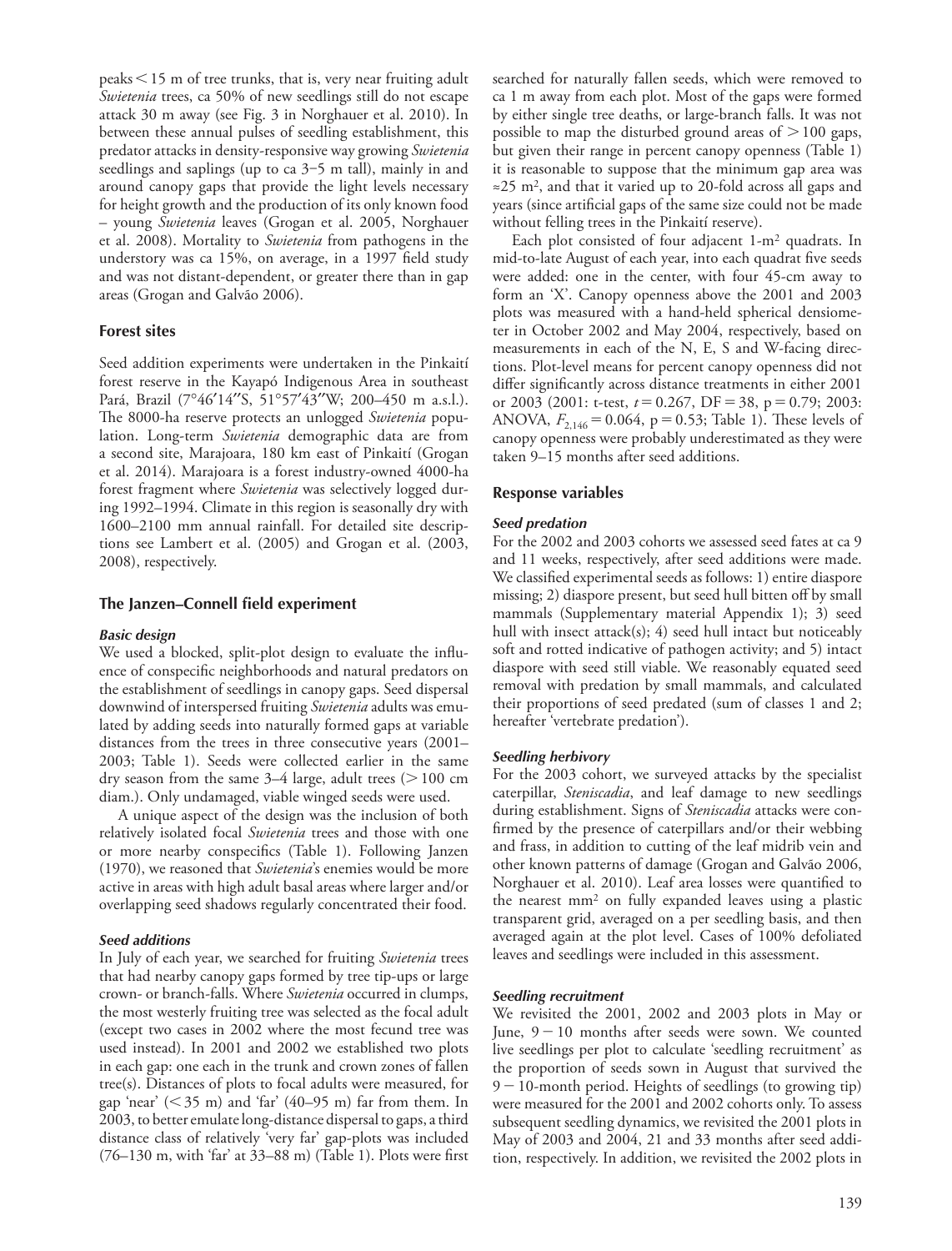Table 1. Details of *Swietenia macrophylla* trees and neighborhoods, and the downwind canopy gaps into which their seeds were added in three consecutive years (2001–2003) at a fixed density in the empirical test of the Janzen–Connell mechanism in an unlogged population at the Pinkaití forest (Pará, Brazil).

|                                                                  | 2001 cohort                        | 2002 cohort*                     | 2003 cohort                        |
|------------------------------------------------------------------|------------------------------------|----------------------------------|------------------------------------|
| Mahogany trees                                                   |                                    |                                  |                                    |
| no. focal fruiting trees                                         | 20                                 | 12                               | 25                                 |
| trees isolated in 56.5-m radius (ha)                             | 12                                 | 7                                | 16                                 |
| trees with $1 +$ conspecific adult in 56.5-m radius (ha)         | 8                                  | 5                                | 9                                  |
| stem diameters of focal fruiting trees (cm)                      | $47 - 112$                         | $50 - 114$                       | 67-161                             |
| adult conspecific basal area (m <sup>2</sup> ha <sup>-1</sup> ): |                                    |                                  |                                    |
| $'low'$ (min – max)                                              | $0.17 - 0.29$                      | $0.20 - 0.33$                    | $0.35 - 0.77$                      |
| 'medium' (min - max)                                             | $0.30 - 0.85$                      | $0.82 - 1.02$                    | $0.84 - 1.60$                      |
| 'high' (min $-$ max)                                             | $0.95 - 2.37$                      | $1.66 - 2.51$                    | $1.66 - 2.71$                      |
| Forest area, min. polygon (ha)                                   | 490                                | 330                              | 670                                |
| Canopy gaps                                                      |                                    |                                  |                                    |
| no. gaps downwind (west)                                         | 40                                 | 20                               | 75                                 |
| mean distance (m) to focal trees:                                |                                    |                                  |                                    |
| 'near' gap plots                                                 | 28.6 $(\pm 2.1$ SE)                | $25.9 (\pm 2.1 \text{ SE})$      | $25.6 (\pm 1.1 \text{ SE})$        |
| 'far' gap plots                                                  | 67.8 $(\pm 2.8$ SE)                | 71.3 $(\pm 3.2 \text{ SE})$      | 57.1 $(\pm 1.9$ SE)                |
| 'very far' gap plots                                             |                                    |                                  | 101.1 $(\pm 2.2 \text{ SE})$       |
| mean canopy gap openness (%)                                     | $10.7 (\pm 0.28 \text{ SE})$       | n.a.                             | $14.5 (\pm 0.74$ SE)               |
| Mahogany seeds                                                   |                                    |                                  |                                    |
| no. seeds added                                                  | 1600                               | 480                              | 3000                               |
| plot size used (m)                                               | $2 \times 2$                       | $1 \times 2$                     | $2 \times 2$                       |
| no. plots                                                        | 80                                 | 48                               | 150                                |
| density added (per $m2$ )                                        | 5                                  | 5                                | 5                                  |
| mean fresh weight (g)                                            | $0.53 \pm 0.080$<br>$SD (n = 120)$ | $0.57 \pm 0.15$<br>$SD (n = 40)$ | $0.50 \pm 0.069$<br>$SD (n = 350)$ |

\*The sample size of fruiting trees was much reduced in 2002, and plots were necessarily smaller, because population-wide frequency of and tree-level seed production was unusually low that year. This may have been due to unusually low rainfall during the preceding rainy season coupled to a moderate El Niño event (Grogan et al. 2012).

May 2004, 21 months after seed addition. At each recensus, we counted the number of live *Swietenia* seedlings and, for the 2001 cohort only, measured seedling heights.

## **Analysis of the JC mechanism**

We analyzed the main and interactive effects of 'dispersal' distance and basal area of *Swietenia* conspecific adults on plot-level proportions of seed predation and seedling recruitment using linear mixed models in Genstat ver. 14.0. In these models, focal trees were used as a random effect (i.e. 'block'). Models were also fitted using a generalized mixedmodel approach (GLMM with binomial totals and logit link), but this did not improve model fits because plot replication was high and errors approached a Gaussian distribution. However, we used GLMMs to model 'year-on-year' survivorship of the 2001 cohort from 2002 to 2003 and 2003 to 2004. Neighborhood conspecific adult basal area (per ha) was calculated within a 56.5-m-radius, and inclusive, of focal trees, because ca 50 m is the mean distance which seeds are farthest dispersed west by winds (Supplementary material Appendix 2; Grogan and Galvão 2006, Norghauer et al. 2011a) and it yields basal area abundance on a 1-ha basis. Basal area served as the between-subject fixed factor, with three levels, formed at the block level that used focal parent trees as unit of replication. The three levels of basal area intervals for the 'low', 'medium' and 'high' levels differed slightly across years 1) to better equalize their sample sizes; 2) because total seed inputs per basal area unit varied across years, we could not assume that JC effects operated exactly the same for each cohort; and 3) because not all trees fruited every year, and in 2002 fewer smaller-sized focal trees were used than in 2001 or 2003 (Table 1). Dispersal distance from the focal tree ('near' versus 'far'; versus 'very far' in 2003) was the fixed, within-subject factor, with plots as the unit of replication.

## **The** *Swietenia* **population model**

A spatially-explicit, individual-based model was used to test the hypothesis that JC enemies were capable of limiting *Swietenia*'s population size at Pinkaití. This model, developed in the NetLogo 4.13 software programming environment (Wilensky 1999), is an extension of a spatiallyimplicit population model for evaluating *Swietenia* forest management regulations in Brazil (see Grogan et al. 2014 for a full description). The model's time step is 1 year and has empirical functions for *Swietenia* fecundity, survival and growth as a function of tree diameter as derived from longterm demographic studies at Marajoara. In addition, it is coupled with an annual canopy disturbance regime based on empirical data, whereby 2.6% of the canopy per ha is opened each year, drawn randomly from a [skewed] distribution of 87 gap sizes (median  $=$  39.2 m<sup>2</sup>), with all gaps closing after 1 year. The model further assumes that seedlings can only become adults in gaps larger than 314 m2; this conservative approach accounts for poor seedling survivorship in the understory and in smaller-sized gaps because of this species low shade tolerance (Grogan et al. 2005). In the original model a uniform distribution of seeds within a 0.9-ha seed shadow was assumed. In the modified model presented here, adult trees are defined as trees  $\geq 30$  cm diam., because trees smaller than this threshold rarely fruit, and seed dispersal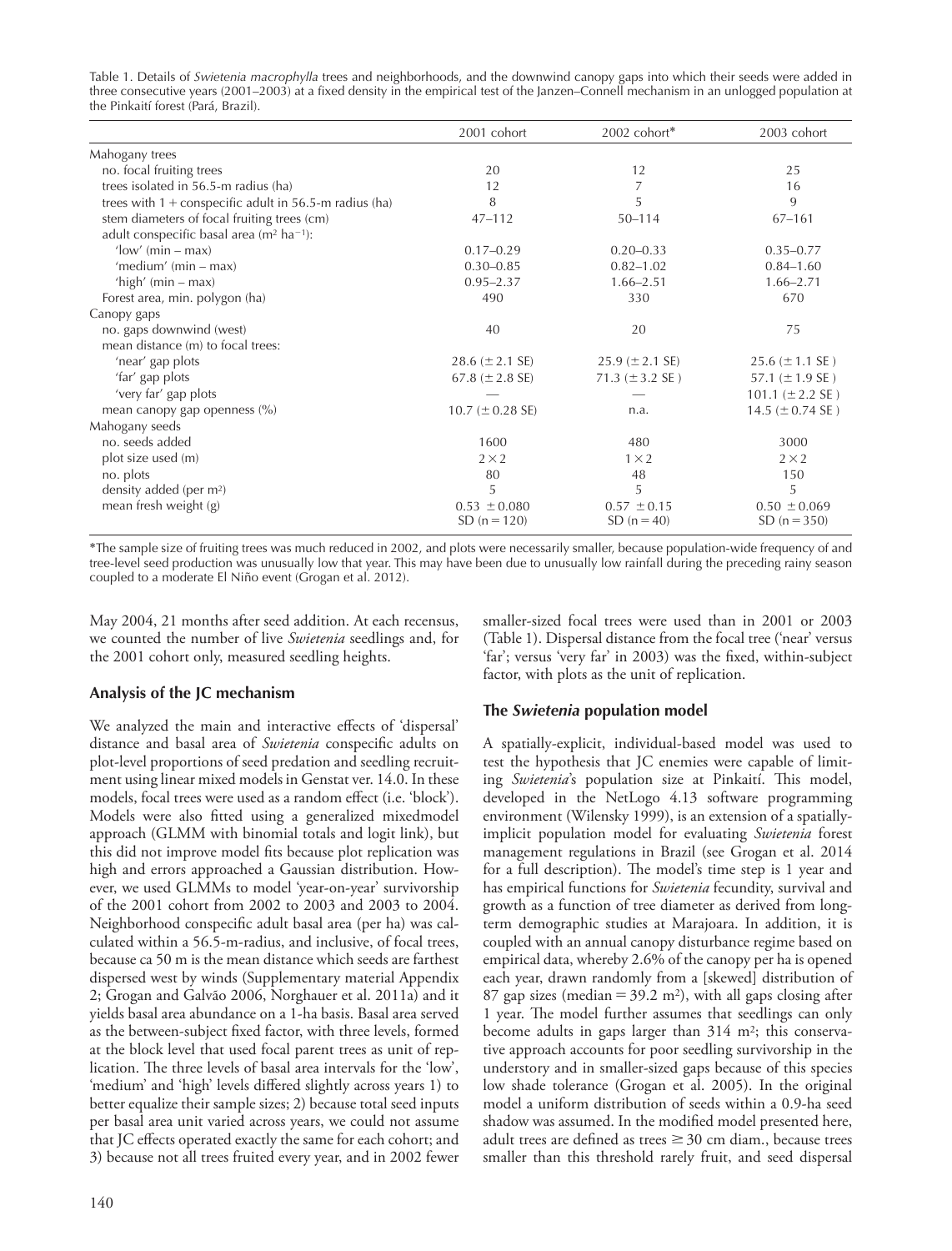was instead distributed west of fruiting trees as this is where ca 87% of seeds land (Grogan and Galvão 2006). Although some seeds do fall to the east, these go no farther than 10–12 m. Here, dispersal distances of seeds were determined using a Weibull function parameterized from a large empirical study that sampled dispersed seeds around 25 isolated trees at Marajoara (Norghauer et al. 2011a; Supplementary material Appendix 2).

In the original model, seedling recruitment into gaps within the seed shadow was assumed to be constant everywhere (0.085). Here, as described below, we modified that assumption and instead used six regeneration scenarios to evaluate JC-effects (Table 2). Multiple scenarios were used, instead of just one, to investigate the relative contribution of different effects at different key life stages. Possible population-level impacts of the mahogany shoot-borer *Hypsipyla grandella* on stems  $> 1$  cm diam. was not investigated because the necessary data were unavailable.

Scenario M0 was the base model with no spatially explicit density- or distance-dependent dynamics. The base model used a first-year mean seedling recruitment rate of 0.241  $(\pm 0.019 \text{ SE})$  obtained by bootstrapping (n = 100) seedling recruitment recorded in gap plots $< 60$  m from conspecific focal trees across the three experimental cohorts.

Scenario M1 applied a 'minimum-spacing rule' such that seedling recruitment events were only possible in gap areas 20 m from live adult trees. However, subsequent scenarios 2, 3, 4 and 5 used explicit empirical functions to describe the effects of distance- and/or density-responsive predators on *Swietenia* seedling dynamics. Here, density is calculated as the basal area  $(m^2)$  of adults per circular ha, and distance is in meters to the stem trunk of the nearest conspecific adult.

In scenario M2, the fixed seedling recruitment rate of 0.241 was replaced with a JC function that spatially accounted for the joint impacts of small mammals and *Steniscadia* on the probability of 1st year recruitment (*p.rec1-yr*), derived from the three cohorts in this study.

 $p_{\text{.rec}_{1-\gamma r}} = 0.2725 - 0.09175 \times ($  basal area) + 0.001342  $\times$ *(distance)*

This function was obtained from a single, composite linear mixed model with distance and basal area as continuous independent variables and with focal tree nested within cohort year, and seed addition plot nested within focal tree as the two random terms (Supplementary material Appendix 1–7).

In scenario M3, which focused on seedling recruitment and later survivorship, two empirically-derived functions describing distant-dependent post-establishment mortality risks in gaps were added to scenario 2. These used secondand third-year seedling survival rates of the 2001 cohort  $(p.sum_{2-vr}$  and  $p.sum_{3-vr})$  to quantify seedling mortality (i.e. 1 – *proportion surviving*):

*p.sur.2-yr1 / {1exp (–0.99560.9523 (basal area) – 0.02476 (distance))}*

$$
p.sur_{3-y} = 1 / \{1 + exp(0.4374 - 0.01892 \times (distance))\}
$$

In scenario M4, which focused only on seedling recruitment and growth, JC effects on seedling height increment in gaps after the first year were included to reflect the impact of herbivory in the early wet season from *Steniscadia* caterpillars (from Norghauer et al. 2008), whereas the explicit JC post-establishment mortality risks used in scenario 3 reverted to their formulation in the base model. Percent leaf damage to young leaves is a two-step asymptotic function of total conspecific diameters in a 125-m-radius of a gap (ca 5 ha; Supplementary material Appendix 3). The resulting function relates the percent leaf area removal from a seedling to its relative growth increment in height (later converted to diameter increment) until it becomes a sapling (i.e.  $= 1$  cm diam. at 1.3 m, or has a total height of 1.66 m; Supplementary material Appendix 3):

## *Height.incr.perc.0.3849 – 0.0026 (% leaf damage)*  $Height_{t} = Height_{t0} + Height_{t0} \times (Height.incr.perc.)$

In scenario M5, which focused on seedling recruitment, survival and growth, all possible JC effects on the *Swietenia* population as described above in scenarios M2, M3 and M4 are operative. For each scenario, we simulated a population located in the 500-ha core area of Pinkaití, in which tree locations and sizes had already been determined (Supplementary material Appendix 4). We ran 100 simulations of 300 years for each scenario (Table 2).

## **Results**

## **Seedling recruitment in the first year**

For the 2001 cohort, the proportion of *Swietenia* seeds that survived to become seedlings 9–10 months later was higher 'far' than 'near' conspecific adults  $(p=0.012)$ , but lower where conspecific basal area was higher ( $p=0.025$ ) (see Supplementary material Appendix 5 for statistical reporting). The benefit of 'far' dispersal weakened where conspecific basal area was 'high' (Fig. 1a), although the interaction term was insignificant ( $p=0.243$ ). Seedling recruitment of the 2002 cohort was not significantly affected by distance or basal area (all three p-values $>0.145$ ; Fig. 1b). However, when both factors were treated as continuous terms in a

Table 2. Summary of the six regeneration scenarios simulated for a population of *Swietenia macrophylla* trees in 500 ha of unlogged forest (Pinkaití in Pará, Brazil). For each model, 100 simulations lasting 300 years each were run. The 'Exclusion' scenario corresponds to a 'dead-zone' created by a minimum-spacing rule (20 m) for seedlings to recruit downwind of live source trees: this is the most basic formulation that the Janzen–Connell mechanism can take (Janzen 1970). Subsequent models increase in complexity in that they incorporate Janzen–Connell seed and seedling predation effects (NDD) on first-year recruitment ('Establishment'), seedling mortality risk in second and third years, and leaf herbivory impacts on seedling height increment ('Mortality' and 'Growth', respectively), as driven by the proximity and abundance of conspecific adults (distance and basal area influences, respectively).

| Model<br>number | Model<br>name      | (X)            | Exclusion Establishment Mortality<br>(E) | (M)   | Growth<br>(G) |
|-----------------|--------------------|----------------|------------------------------------------|-------|---------------|
| M <sub>0</sub>  | $0_{\text{Model}}$ | no             | Null                                     | Null  | Null          |
| M1              | $X_{\text{Model}}$ | yes            | Null                                     | Null  | Null          |
| M <sub>2</sub>  | $E_{\text{Model}}$ | no             | E-NDD                                    | Null  | Null          |
| M <sub>3</sub>  | $EM_{Model}$       | no             | E-NDD                                    | M-NDD | Null          |
| M <sub>4</sub>  | $EG_{Model}$       | no             | E-NDD                                    | Null  | G-NDD         |
| M <sub>5</sub>  | $EGM_{Model}$      | n <sub>O</sub> | E-NDD                                    | M-NDD | $G-NDD$       |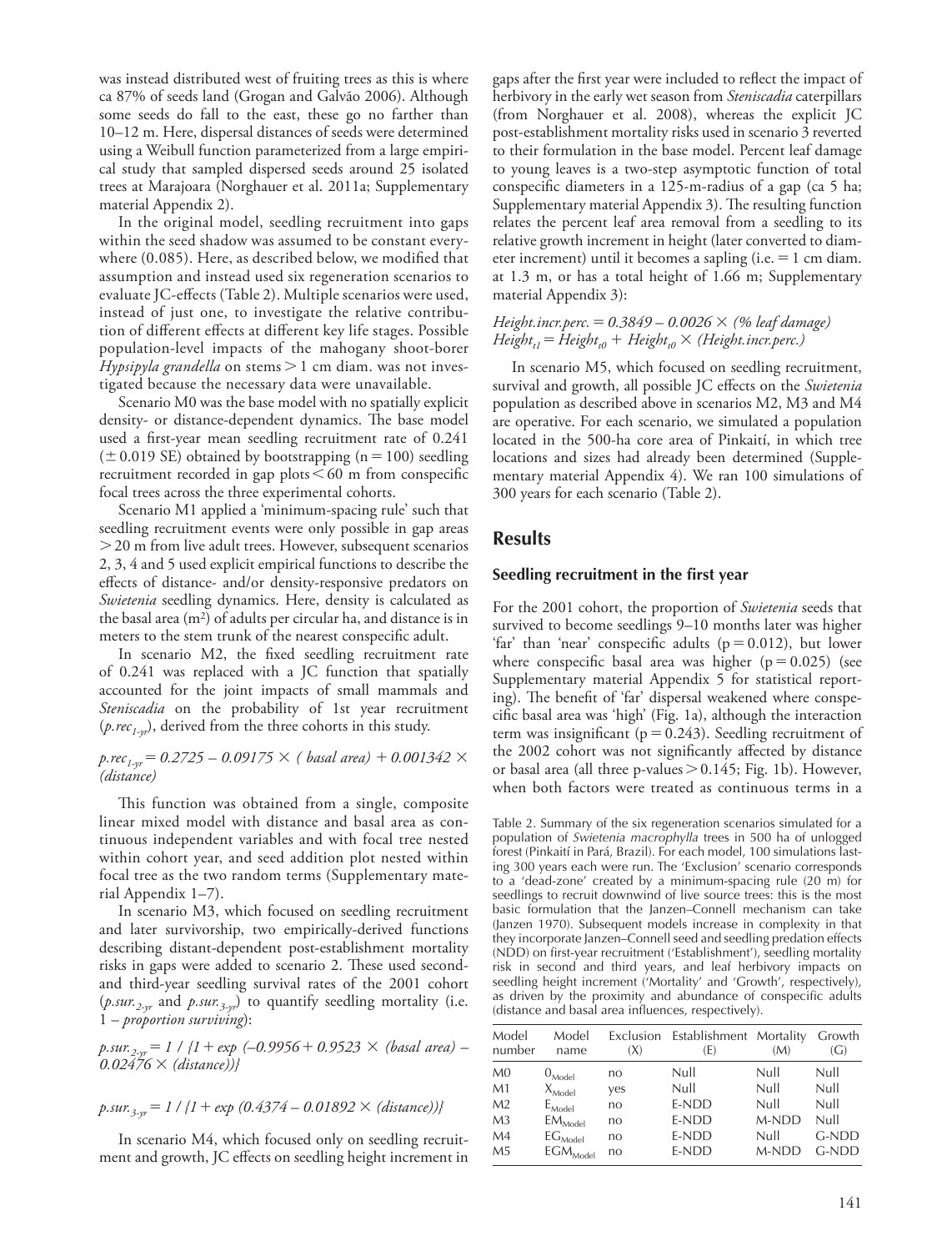

Figure 1. (a–c) The effects of local conspecific neighborhoods (basal area) and increasing distances downwind of fruiting conspecific trees at the Pinkaití forest (Pará, Brazil) upon first-year recruitment levels of *Swietenia macrophylla* seedlings in natural canopy gaps for three successive experimental seed cohorts. (d, e) Seeds lost to predation by small mammals, namely rodents, ca 9–11 weeks after seeds were sown. (f, g) Susceptibility of newly germinating seedlings to attacks by the specialist moth caterpillar, *Steniscadia poliophaea*, and the amounts of leaf damage incurred ca 9-11 weeks after seeds were sown. Bars are means  $\pm$  SE of plot-level data; different small letters indicate significant differences that were found among means  $(a > b > c)$  in each panel using preplanned comparisons for predicted outcomes based on the Janzen–Connell mechanism.

linear mixed model, the negative influence of 'high' basal area became significant ( $F_{1,9,4} = 6.00$ , p=0.036) whereas the distance effect remained non-significant. In the cohort with the largest sample size (2003), recruitment near focal trees was lowest in areas of 'high' conspecific basal area. However, in areas of 'low' basal area, recruitment peaked at the intermediate 'far' distance (interaction term,  $p=0.002$ ; Fig. 1c, Supplementary material Appendix 5).

## **Seed predation and new seedling herbivory**

In the 2002 cohort, seeds 'near' conspecific adults suffered significantly greater levels of predation than seeds 'far' from adults ( $p = 0.002$ ; Fig. 1d). This pronounced distance effect went undetected in the 2003 cohort ( $p=0.330$ ; Fig. 1e). When averaged over the two distance categories, most of the 2002 seeds eaten by vertebrates were in areas of 'high' conspecific basal area ( $p=0.063$ ; Fig. 1d, Supplementary material Appendix 6). Outcomes were similar in 2003, when seed predation declined where conspecific basal area was 'low' ( $p = 0.063$ ; Fig. 1e); when conspecific basal area was analyzed as a continuous variable, its effect became marginally significant ( $p=0.045$ ).

Newly germinating *Swietenia* seedlings were highly susceptible to attacks by the specialist caterpillar *Steniscadia*, especially 'near' conspecific adults ( $p<0.001$ ; Supplementary material Appendix 6), but much less so at 'far' and 'very far' dispersal distances (Fig. 1f). Similarly, new seedlings in plots 'near' conspecific adults suffered the most damage (log-transformed response,  $p=0.001$ ; Fig. 1g, Supplementary material Appendix 6). An influence of conspecific basal area was not detected on either response variable ( $p=0.338$ , 0.166).

Very few *Swietenia* seeds were killed by pathogens in both 2002 and 2003 cohorts (0.8% and 0.4% in 48 and 149 plots, respectively), while insects killed slightly more seeds (7.3% and 1.9%, respectively). For both of these enemies, the mortality they were associated with appeared random; it was not significantly greater than found for experimental seeds in understory plots in a parallel study on-site (Norghauer unpubl.); and it was so infrequent to preclude formal analyses of JC effects.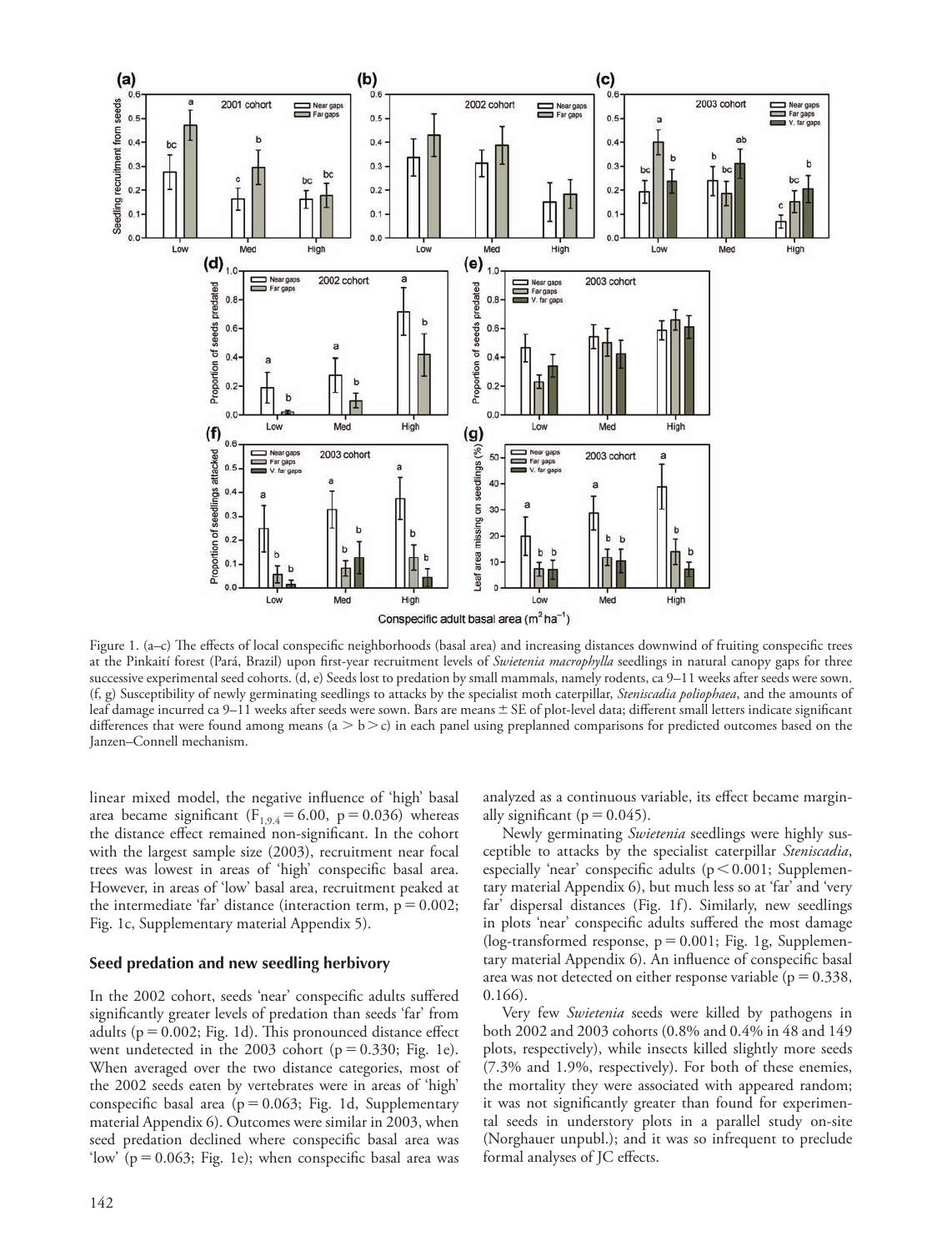

Figure 2. The dynamics of experimental *Swietenia macrophylla* seedlings at the Pinkaití forest site. In panels (a, b) are shown the proportions of sown seeds that survived as seedlings in the 2nd and 3rd year of the 2001 experimental cohort; bars are means  $\pm$  SE. In (c), each symbol indicates the number of 2001 seedlings still alive in 2004 with the significant quantile regressions (thick lines) fitted to all plots; also shown, for comparison, is an OLS regression (thin line) fitted to the non-zero plot counts only  $(F_{1,32} = 10.35, p = 0.003, R^2 = 0.22)$ . In (d), each symbol indicates the best height growth rate through 2004 per plot of a single seedling as a function of its local conspecific neighborhood. The arrow indicates a severe outlier omitted from the fitted split-line regression.

#### **Seedling survival dynamics and final heights of the 2001 cohort**

The effects of distance from conspecific adults and associated basal area on cumulative offspring survival, that is from the seed stage onward, intensified over time. Considered over a 2-year period, survival was twice as great 'far' versus 'near' to conspecific adults  $(p < 0.001)$ , and lowest overall at 'high' conspecific basal area ( $p = 0.003$ ; Fig. 2a, Supplementary material Appendix 7). Over a 3-year period, the effect of distance persisted  $(p = 0.004)$ , but more so at 'low' than at 'medium' and 'high' conspecific basal areas ( $p = 0.054$ , Fig. 2b).

A greater proportion of seedlings survived the 1-year interval between June 2002 and June 2003 in plots situated 'far' from rather 'near' to conspecific adults (GLMM,  $p < 0.001$ ; Supplementary material Appendix 7), and in areas of 'low' conspecific basal area when averaged over both distance categories ( $p \le 0.001$ ; interaction term,  $p = 0.088$ ). In the subsequent year (2003–

2004), a significant effect of conspecific basal area on seedling survival was no longer detected  $(p = 0.439)$ ; instead, a weakened influence of distance persisted  $(p = 0.079; p = 0.041$  in a reduced model lacking the interaction term; Supplementary material Appendix 7).

In May 2004, almost three years since seeds were sown, with a single exception only plots  $>$  20 m from conspecific adult trees had any seedlings alive (Fig. 2c). In these latter plots seedling counts increased significantly with distance when fitted with ordinary least squares regression. But given the heterogeneous variance present – likely caused by density-independent mortality factors not measured at the plots – a better approach is quantile regression (Cade and Noon 2003); in this analysis, which accomodated plots with zero recruits, the 75th and 95th percentiles of seedling counts increased significantly with distance (respectively:  $F_{1,71} = 6.97$ ,  $p = 0.0102$  and  $F_{1,71} = 21.8$ ,  $p < 0.001$ ; Fig. 2c).

When the best-performing seedling in each plot was only considered – as only one seedling could ever occupy the plot space as an adult tree – log-transformed maximum height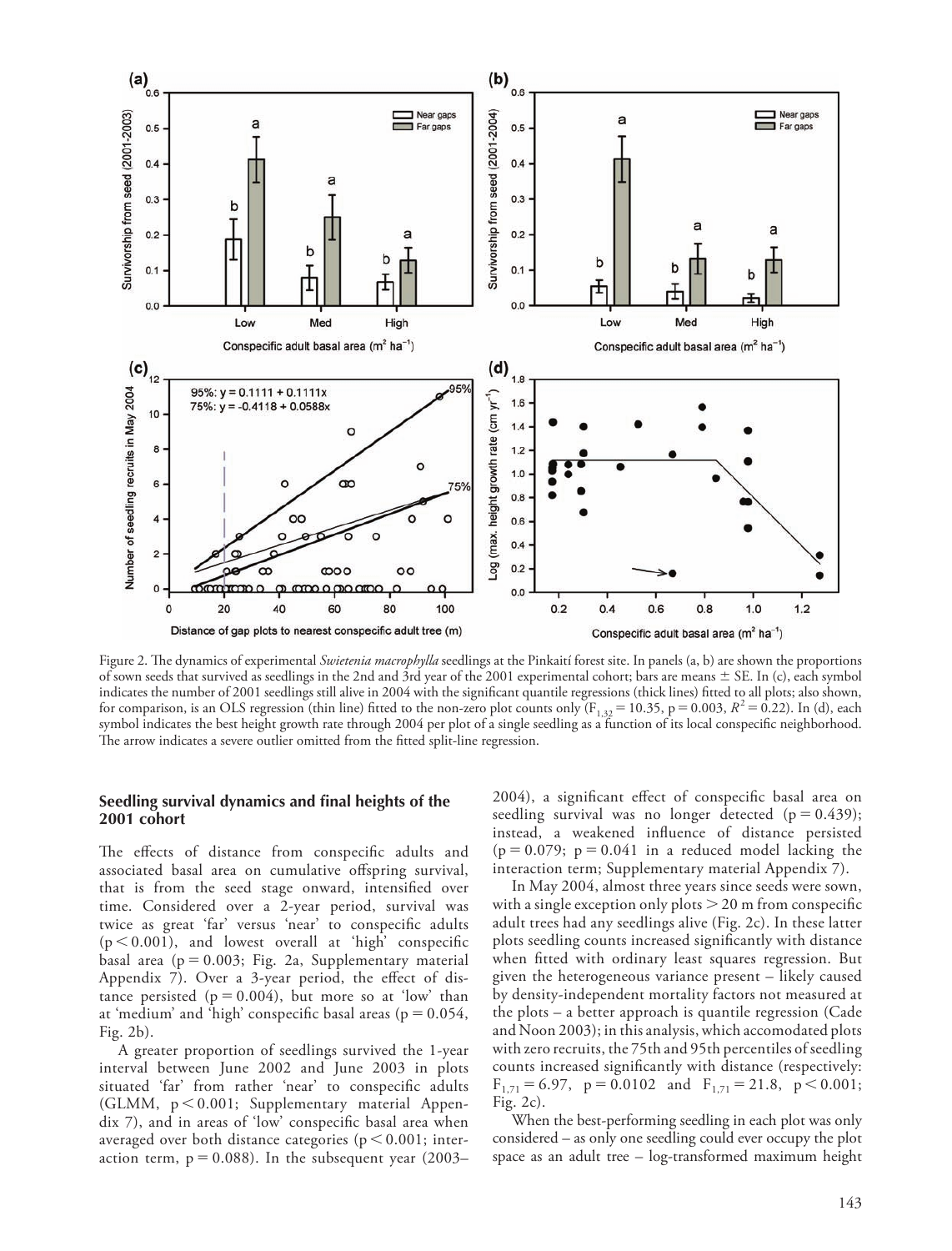growth rates showed little change with increasing conspecific basal area, but declined significantly at greatest conspecific basal areas (split-line regression used because a standard regression line could not be fit,  $F_{3,23} = 146.8$ , p < 0.001,  $R^2 = 0.46$ , one outlier omitted; Fig. 2d). Using instead the summed diameters of conspecific adults per 1-ha better met model assumptions (split-line regression,  $F_{3,24} = 105.93$ ,  $p<0.001$ ,  $R^2=0.38$ ; breakpoint = 100.3 cm). However, substituting distance for conspecific basal area in Fig. 2d yielded a non-significant relationship (regression assumption met,  $F_{1,24} = 0.46$ , p = 0.503; not shown).

## **Population models**

After 300 years, without any JC effects at all and under a realistic disturbance regime, the number of adult *Swietenia* trees reached  $\approx 4000$  per 100 ha in scenario M0, or 40 times as many as seen under natural conditions ( $\approx$ 1 per ha), because of short-term exponential population growth that cannot continue over longer time runs (Fig. 3a). Invoking a simplistic JC spacing rule (scenario M1) reduced final abundance by about 10-fold (Fig. 3b) compared to no JC effects operating at all – yet the population was still increasing. Allowing JC effects to act only during the seed-to-seedling transition marginally reduced the tree density further (Fig. 3c). However, when these JC effects on seedling recruitment were coupled to JC effects on subsequent seedling survival in gaps (scenario M3), the final density was half (Fig. 3d) that predicted under the three prior model scenarios (Fig. 3a–c, M0–M2), yet the population was still increasing after 300 years. In contrast to all these scenarios, the abundance of adult *Swietenia* was drastically reduced when the impact on seedling growth due to young-leaf herbivory from the specialist moth caterpillar, *Steniscadia*, was taken into account, leading rapidly to a population size that was more-or-less unchanging after 300 years (Fig. 3e). These small bounded trajectories in adult densities suggest their mortality was balanced by recruitment events, but this cannot be interpreted prima face as evidence for a stationary population (i.e. one with exactly zero growth). This stabilization effect strengthened slightly when all JC effects operated concurrently on the *Swietenia* population, capping the adult densities at ca 20–30 trees per 100 ha, in line with natural densities in the region (Fig. 3f). In sum, when *Steniscadia*'s impact on growth was included (M4, M5; Table 2), the population size was three orders of magnitude lower than that predicted without any JC effects.

Predictions from the M5 model were checked against observed stem densities at Pinkaití (Fig. 4). Except for the smallest size threshold, the values for most of the adult-sized trees in the population fell within the 95% confidence region of size-specific predicted densities after 300 years.

## **Discussion**

#### **The Janzen–Connell mechanism**

These results demonstrate that pronounced and predictable JC effects operate in canopy gaps during the seed and



Figure 3. The density of adult-sized *Swietenia macrophylla* trees (≥30 cm diam.) during 300-year simulations under six Janzen–Connell (JC) model scenarios: (a) M0, the base model of population dynamics  $(0_{\text{Model}})$ ; (b) M1, all new seedlings killed within 20 m of source trees ('X<sub>Model</sub>'); (c) M2, with JC effects on first-year seedling recruitment ('E<sub>Model</sub>' in Table 2); (d) M3, with JC effects on first-year recruitment and 2nd and 3rd year survival ('EM<sub>Model</sub>'); (e) M4, with JC effects on first-year recruitment and later seedling growth rates ('EG<sub>Model</sub>'); and (f) M5, with all JC effects operating together ('EGM<sub>Model</sub>'). Gray lines indicate 100 replicate runs, the solid black line is the median, and dashed black lines are 95% confidence regions. Note the different ranges in y-axes across panels. (The procedures code for model simulations is given in Supplementary material Appendix 8.).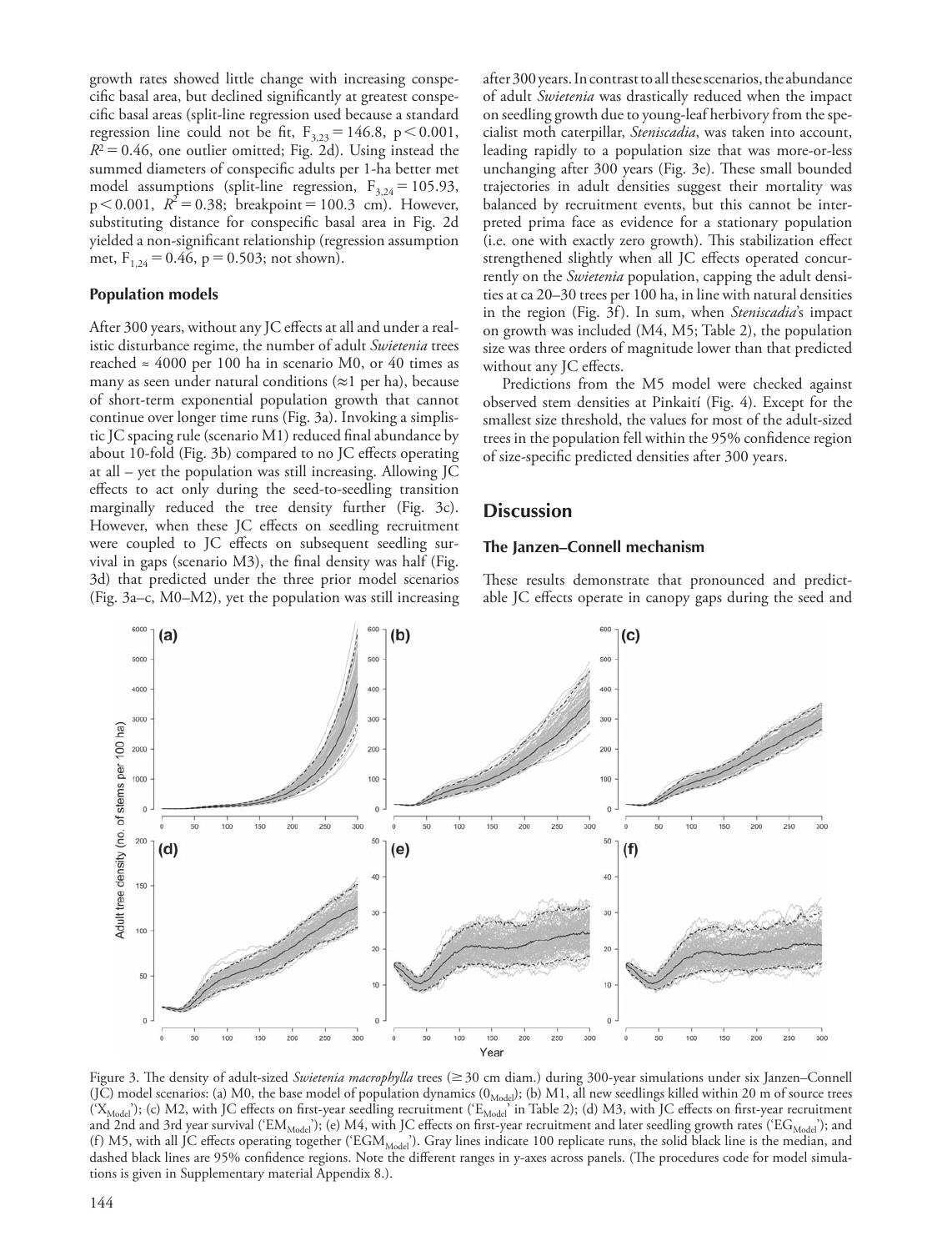

Figure 4. A comparison of adult-sized stem densities of *Swietenia macrophylla* after 300 years predicted by the model scenario M5 ('EGM'), which included full Janzen–Connell effects (Table 2), with observed densities of the unlogged population at the Pinkaití forest (Pará, Brazil). The shaded bars indicate 95% confidence regions obtained from model simulations ( $n = 100$  runs). Note that it is assumed here that the current Pinkaití population is in a state of equilibrium with respect to its size-class frequency distribution.

seedling stages in an unlogged population of *Swietenia* in a southeastern Amazonian forest. For each of the three yearly seed cohorts, seedling recruitment was enhanced beyond 'near' dispersal distances, and was poorest where conspecific basal area was highest. This latter result is explained less by *Steniscadia* caterpillar herbivory than by more seeds being eaten by small mammals in these neighborhoods at the 1-ha scale studied (Lambert et al. 2005, Norghauer et al. 2006). Hence small mammals may function as 'facultative' specialist predators in dry season months (sensu Janzen 1970, Beck et al. 2004), perhaps by responding to more regular or higher densities of seed inputs to the forest floor when foraging. In so doing, they left fewer seeds available for this specialist moth caterpillar to consume as new seedlings, which they did so in a strongly distance-dependent way in 2003. The moth does this as well in the forest understory, as reported elsewhere already (Norghauer et al. 2010) – and probably did so in 2001, judging by the better foliar condition of recruited seedlings farther from conspecific adults in that year's cohort (Norghauer unpubl.). Incidentally, compared to gap areas, overall seed predation by small mammals was significantly lower in understory plots and apparently not distantdependent (at fixed distances 5-100 m), whereas moth predation of new seedlings was general similar between habitats (results to be reported elsewhere).

The distant-dependent predation of seeds by small mammals seen in the 2002 cohort was not found in a caging experiment done onsite in 2001 (Norghauer et al. 2006) or at the Marajoara forest (Grogan and Galvão 2006), suggesting temporal variation in the JC mechanism when driven by seed-eating small mammals. A possible explanation for this result is that a scarcity of food resources in an El Niño year forced these animals to search more intensively for *Swietenia* seeds in the late dry season. This is, however, unlikely to have a lasting effect (Clark and Clark 1984) on *Swietenia* dynamics because post-establishment gap seedlings will be later sought out by its defoliating caterpillar. As to the identity of the small mammals, the prime candidates are spiny rats, *Proechimys cuvierie* and *P. roberti*, a grass mouse (*Akodon* sp. nov.) and a mouse opossum *Marmosa murina* whose relative abundances were positively correlated with mahogany seed predation in separate field work onsite by Lambert et al. (2005). Less likely, but known to forage for seed at the nearby Marajoara site, are agoutis *Dasyprocta agouti*, pacas *Agouti paca* and rabbits *Sylvilagus brasiliensis* (Grogan and Galvão 2006).

We are unaware of any other field test of the JC mechanism that has investigated its effects on tree regeneration dynamics in gaps at variable distances from source trees, whether isolated or clustered in space, or that were repeated across multiple years. In Panama, Schupp (1988) protected tethered seeds of a common subcanopy tree to find that predation was lower $>5$  m from its crowns, but also found that predators were being satiated at larger spatial scales across conspecific adult tree neighborhoods (Schupp 1992). Here, we did not find evidence for satiation of small mammals, or of *Steniscadia*. However, we did find evidence for contextdependent dispersal, in that all gaps were not equal for successful seedling recruitment. Though it was advantageous for a seed to land in a gap at 'far' and 'very far' distances from parents in neighborhoods with relatively 'low' to 'medium' basal areas, it was not so always in areas of 'high' adult basal area due to the combined impact of small mammals on seeds and *Steniscadia* caterpillars on seedlings. Enemy escape in these neighborhoods is only possible if a *Swietenia* seed travels 'very far' (75 m) during longer-distance dispersal events, likely as a result of intermittent stochastic wind turbulence (Grogan and Galvão 2006, Norghauer et al. 2011a).

Further monitoring of the 2001 cohort suggested that distance effects intensified over time, so that three years after seeds were sown, *Swietenia* seedling survival from seed was highest in gaps far downwind of lone conspecific trees. We interpret this result as evidence for a synergistic effect between dispersal distance and canopy closure, one driven by continued attacks and damage inflicted by *Steniscadia* caterpillars that increased *Swietenia*'s later risk of mortality due to suppressed seedling growth as gaps closed. Apart from the annual food pulse provided by the new *Swietenia* seedlings establishing in the understory (Grogan and Galvão 2006, Norghauer et al. 2010), female *Steniscadia* moths are evidently adept hunters of *Swietenia* foliage and foraged on a wider spatial scale ( $>$  30 m from parent trees) in a densityresponsive way for its only apparent food source, one best found in gaps that are themselves transient habitats (Grogan et al. 2005, Norghauer et al. 2008). This supports the view that JC effects should accrue over time (Clark and Clark 1984, Terborgh 2012), as well as Janzen's original argument that the most host-specific, mobile enemies of tree offspring should exert the strongest effects via density-responsive attacks. It further echoes his prediction, "…that conditions favoring the seed and seedling predators are likely to lower the density of reproducing adults of a given species and increase the distance of newly produced adults from their parents." (p. 516, Janzen 1970). Our results indicate that such 'conditions' could include habitat heterogeneity from gap disturbances that foster spatial variation in forest light levels important for seedling growth.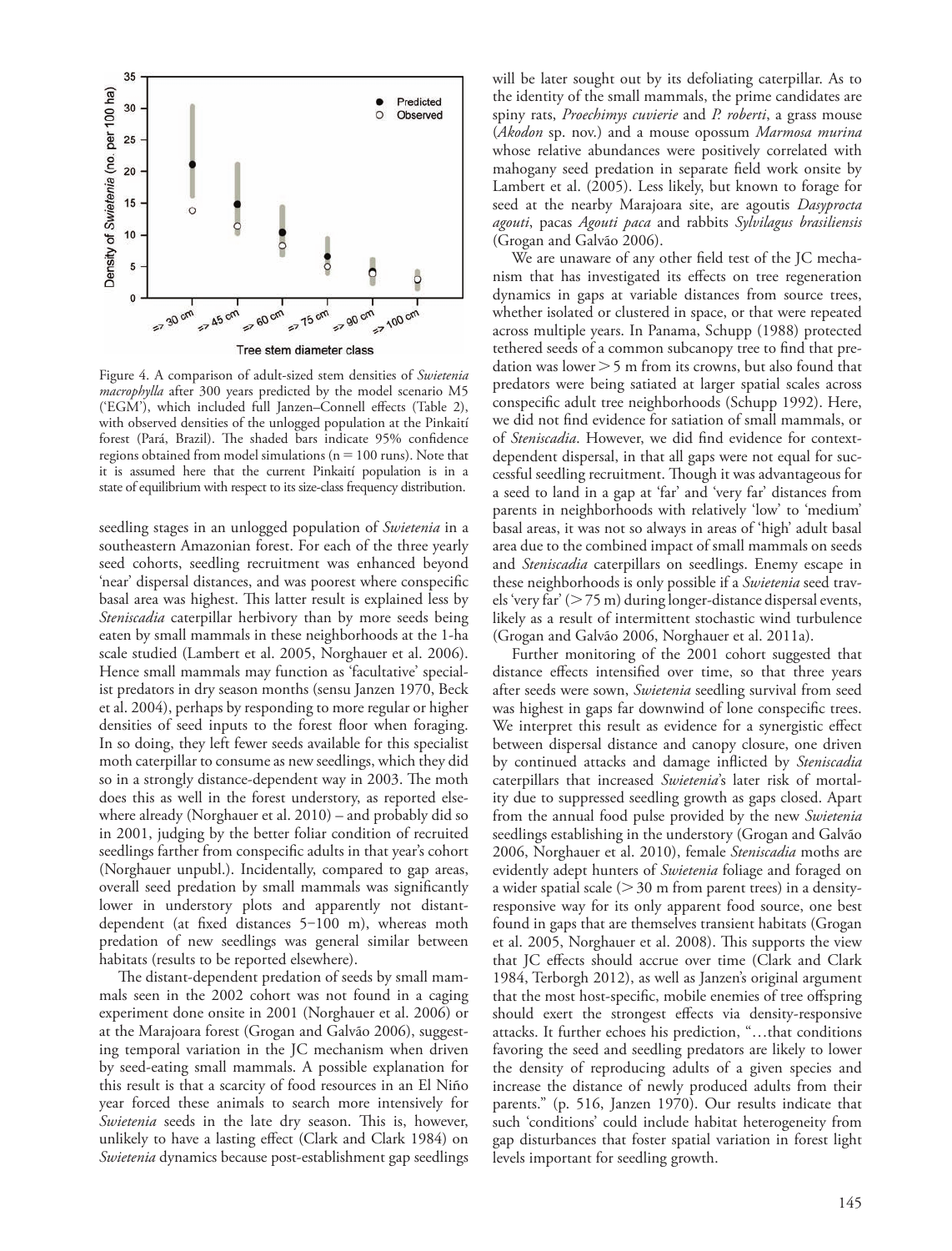Increasing support for the JC mechanism also comes from a recent meta-analysis (Comita et al. 2014) and a synthetic review of research at a Peruvian forest (Terborgh 2012). In each case, however, the population or community consequences of the mechanism were never tested. While indeed inappropriate to include forest edge and pasture habitats in tests of the JC mechanism (Comita et al. 2014), our results suggest that gap areas should be considered, being a natural driver of forest dynamics that grade into understory habitat (Canham 1989, Connell 1989). Admittedly gaps are not where most tree seeds arrive and germinate – including those of *Swietenia* – but they are the 'typical habitats' for enhanced recruitment of saplings, which are, as reiterated by Terborgh (2012), the decisive outcome for appreciating population and community level consequences of the JC hypothesis (also see Wright et al. 2003, Rüger et al. 2009). However, interpreting sapling recruitment at a distance in of itself as evidence for the JC hypothesis (Terborgh 2012) might be problematic given that dispersed seeds will cover a greater area and hence be more likely to encounter a gap formation over time (Augspurger 1983, Becker et al. 1985). This thorny issue warrants further experimental field study. Finally, both Terborgh (2012) and Comita et al. (2014) point out that niche-based life history tradeoffs in juvenile stages of tree species are not incompatible with the JC hypothesis. We agree, and further suggest that their interaction is the key to a better understanding of tropical tree diversity, since species differences in shadetolerance may govern the relative impact of JC effects (Norghauer et al. 2014): these being more important in the understory for the survival of more shade-tolerant species that 'lie and wait' for gap events, whereas they become increasingly important in gap areas for the growth of less shade-tolerant species, like *Swietenia*, for which colonizing gaps might be a better route to sapling recruitment.

## **Population-level consequences of the JC-mechanism**

Although the JC hypothesis is aimed at explaining community-level richness, to do so mechanistically it must affect the population dynamics of co-occurring tree species, especially those that are competitively superior and potentially dominant users of limited abiotic resources (Chesson 2000, Carson et al. 2008). *Swietenia*, being a light-responsive, potentially fast-growing large tree that lives long and is wind-dispersed appears to fit the latter description well. However, in this part of its natural range, where no landscape-scale catastrophic disturbances are known to occur in upland forests, adult *Swietenia* densities are generally quite low  $\leq 1$  adult per ha; Grogan et al. 2008, 2010) – and thought to be lower than in Mesoamerica, where peak densities can range from 12–16 trees ha<sup>-1</sup>  $>$  20 cm diam. over many hectares (in Petén, Guatemala) up to near pure stands of 60–75 stems  $ha^{-1}$  in other countries, albeit over very limited areas (1–2 ha) (Lamb 1966). Our results provide evidence that these low Amazonian population densities are in part maintained by JC enemies, namely by *Steniscadia*, which interestingly appears to be restricted to South American forests. This inference is also supported by recent observations of 'enemy release' of *Swietenia* in invasive Caribbean populations from which *Steniscadia* is absent, and where

the density of trees  $>$  25 cm diam. was ca 125 stems ha<sup>-1</sup> (Norghauer et al. 2011b). The widespread notion that the reliance on gaps to attain canopy size by non-pioneer, light-demanding tree species precludes their codominance at the stand level presupposes that their juvenile growth and recruitment rates are optimal in gaps, and that no JC effects suppress their performance across them.

The simulation of a 20-m radius 'dead-zone' around *Swietenia* adult trees, while slowing population growth, was insufficient to stabilize its population after 300 years (as were JC effects on 1st-year seedling recruitment). This counterintuitive result can be explained by debunking a common, but mistaken view that JC effects must always lead to species' distributions characterized by isolated, regularly-spaced adult trees in a population – it need not, because the mechanism does not preclude the recruitment of clustered adults at far distances, where a few dispersed individuals can jointly escape attacks and are eventually released together via gap formations (Augspurger 1983, Becker et al. 1985, Hamill and Wright 1986, Terborgh 2012). To better understand and appreciate how the JC mechanism functions in forests, its changing effects at multiple spatial scales through ontogeny must be critically evaluated.

Most importantly, however, the model simulations revealed that including JC effects on post-establishment seedling survival further slowed *Swietenia*'s population growth, but that it was the additional impact of *Steniscadia* leaf herbivory on seedling height growth that was essential for regulating adult densities (to ca 20–30 stems / 100 ha). This impact depressed recruitment rates into the sapling stage (i.e. 1 cm diam. class), thereby keeping individuals smaller, which in turn increased their mortality rates (since these functions are themselves size-dependent in the base model). This lends further weight to collective evidence that JC effects are stronger in the tree seedling than seed stage (Terborgh 2012, Comita et al. 2014), and highlights the need to investigate JC enemies and their effects on seedling growth dynamics. We predict that in the absence of *Steniscadia*, the *Swietenia* population could attain a much larger density than it now has at Pinkaití, since more offspring should survive and the time to maturity would be much reduced.

A caveat to this modeling exercise of course is that the forest was 'empty' – i.e. interspecific interactions, other than those mediated by gap formation, are not explicitly considered. However, the empirical vital rates used for saplings through adult size-classes did come from *Swietenia* trees competing with other species in forest, and thus included any density-independent drivers of mortality. In addition, the onward dynamics of saplings partly accounted for any 'self-thinning' effects (because growth and mortality functions were derived from seedlings outplanted into large gaps at relatively high densities; see Grogan et al. 2014). In Fig. 3a, the ca 40 adult trees ha<sup>-1</sup> (1 per 250 m<sup>2</sup>) approached its carrying capacity, considering a mean of non-overlapping 15-m crown diameters for all sized-trees  $\geq$  30, which is not unrealistic. Outside its native range, in Asian plantations, the density of adult-sized *Swietenia* trees with a mean stem diameter of 45 cm can range from 100 to 200 trees per ha depending on site-class quality and thinning regime used (pp. 92, 110 in Mayhew and Newton 1998). Other factors, such as the soil substrate (Grogan et al. 2003) and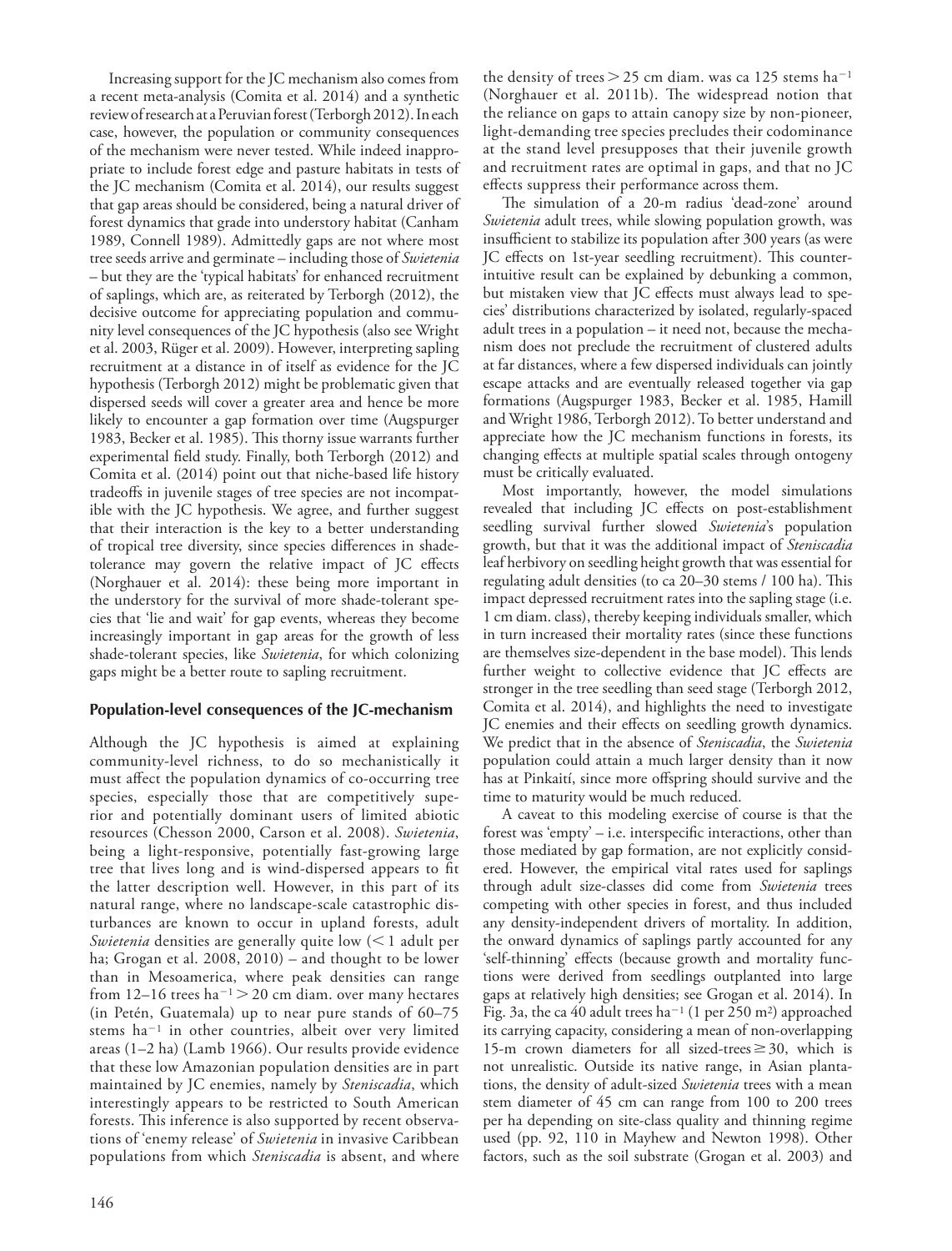rates of canopy disturbance, are expected to further influence *Swietenia*'s local adult distribution.

## **Conclusions**

To our knowledge, this is the first study to demonstrate that predation by a highly specialized insect herbivore is capable of stabilizing the population size of a tropical tree species as predicted by the JC hypothesis. We hypothesize that *Steniscadia*, and to lesser extent small mammals, are playing a crucial role in facilitating coexistence in this forest by maintaining the *Swietenia* population below its carrying capacity – a key criterion for herbivores to function as a density-dependent factor regulating plant population sizes (Halpern and Southwood 2006). The implications of our study may not be restricted to non-pioneer light-demanding 'gap specialists', but may extend to other species whose seedlings need some light from gaps to grow up (beyond merely persisting in the understory). And if juveniles of other tree species are similarly affected by moth caterpillars, as *Swietenia* is by *Steniscadia*, then this little-studied herbivore guild may be exercising a critical yet underappreciated role in promoting their host species coexistence in other forests.

*Acknowledgements –* Statement of authorship: JN, JM and ST, conceived and designed the field experiment, from which JN collected the data and performed the statistical analyses with advice from JM and ST. JG collected the long-term data on mahogany vital rates. ML built the original *Swietenia macrophylla* growth and yield model, and CF and JG parameterized it. CF further modified the model to include Janzen–Connell effects, and performed all the modeling work and made the Fig. 3 graphic presented. JN, JG and CF wrote the first draft of the manuscript; ML, JM and ST helped revise the manuscript.

We thank Barbara Zimmerman for making this research possible at Pinkaití with the support and help of the Kayapó indigenous people; Biri-Biri, Kaket, Kubanet and Tekrere Kayapó, Nilson Vicente de Salles, and especially Clarindo dos Santos Cruz, for their outstanding fieldwork; T. Lambert, S. Peters, A. Jerozolinksi and D. Pinto for discussions in the field; A. A. Agrawal, P. Kotanen and S. Smith for their encouragement and comments on preliminary results and early parts of the manuscript. The Brazilian Government (CNPq, FUNAI) and the Kayapó community of A'ukre provided research permissions. Funding came from the Donner Foundation of Canada, the Natural Sciences and Engineering Research Council of Canada, a Sigma Xi Grant-in-Aid of Research, and a Doctoral scholarship to JN from Le Fonds Québécois de la Recherche sur la Nature et Technologies. Support for development of the population model came from the USDA Forest Service's International Institute of Tropical Forestry, the Charles A. and Anne Morrow Lindbergh Foundation, the International Tropical Timber Organization (ITTO)'s Fellowship Programme, and the ITTO-CITES Programme for Implementing CITES Listings of Tropical Timber Species.

# **References**

- Alvarez-Loayza, P. and Terborgh, J. 2011. Fates of seedling carpets in an Amazonian floodplain forest: intra-cohort competition or attack by enemies? – J. Ecol. 99: 1045–1054.
- Augspurger, C. K. 1983. Offspring recruitment around tropical trees – changes in cohort distance with time. – Oikos 40: 189–196.
- Augspurger, C. K. 1984. Seedling survival of tropical tree species – interactions of dispersal distance, light-gaps and pathogens. – Ecology 65: 1705–1712.
- Bagchi, R. et al. 2014. Pathogens and insect herbivores drive rainforest plant diversity and composition. – Nature 506: 85–88.
- Beck, H. et al. 2004. Comparative dynamics of small mammal populations in treefall gaps and surrounding understorey within Amazonian rainforest. – Oikos 106: 27–38.
- Becker, P. et al. 1985. Seed predation and the coexistence of tree species – Hubbell's models revisited. – Oikos 44: 382–390.
- Blundell, A. G. and Peart, D. R. 1998. Distance-dependence in herbivory and foliar condition for juvenile *Shorea* trees in Bornean dipterocarp rain forest. – Oecologia 117: 151–160.
- Blundell, A. G. and Peart, D. R. 2004. Density dependent population dynamics of a dominant rain forest canopy tree. – Ecology 85: 704–715.
- Cade, B. S. and Noon, B. R. 2003. A gentle introduction to quantile regression for ecologists. – Front. Ecol. Environ. 1: 412–420.
- Canham, C. D. 1989. Different responses to gaps among shadetolerant species. – Ecology 70: 548–550.
- Carson, W. P. et al. 2008. Challenges associated with testing and falsifying the Janzen–Connell hypothesis: a review and critique. – In: Carson, W. P. and Schnitzer, S. A. (eds), Tropical forest community ecology. Blackwell, pp. 210–241.
- Chesson, P. 2000. Mechanisms of maintenance of species diversity. – Annu. Rev. Ecol. Syst. 31: 343–366.
- Clark, D. A. and Clark, D. B. 1984. Spacing dynamics of a tropical rain-forest tree – evaluation of the Janzen–Connell model. – Am. Nat. 124: 769–788.
- Comita, L. et al. 2014. Testing predictions of the Janzen–Connell hypothesis: a meta analysis of experimental evidence for distance- and density-dependent seed and seedling survival. – J. Ecol. 102: 845–856.
- Condit, R. et al. 1992. Recruitment near conspecific adults and the maintenance of tree and shrub diversity in a neotropical forest. – Am. Nat. 140: 261–286.
- Connell, J. H. 1971. On the role of natural enemies in preventing competitive exclusion in some marine animals and in rain forest trees. – In: den Boer, P. J. and Gradwell, G. R. (eds), Dynamics of populations. PUDOC, pp. 298–312.
- Connell, J. H. 1989. Some processes affecting the species composition in forest gaps. – Ecology 70: 560–562.
- Denslow, J. S. 1987. Tropical rain-forest gaps and tree speciesdiversity. – Annu. Rev. Ecol. Syst 18: 431–451.
- Fricke, E. C. et al. 2014. Multiple natural enemies cause distancedependent mortality at the seed-to-seedling transition. – Ecol. Lett. 17: 293–598.
- Green, P. T. et al. 2014. Nonrandom, diversifying processes are disproportionately strong in the smallest size classes of a tropical forest. – Proc. Natl Acad. Sci. USA 17: 293–598.
- Grogan, J. and Galvão J. 2006. Factors limiting post-logging seedling regeneration by big-leaf mahogany (*Swietenia macrophylla*) in southeastern Amazonia, Brazil, and implications for sustainable management. – Biotropica 38: 219–228.
- Grogan, J. et al. 2003. Big-leaf mahogany (*Swietenia macrophylla*) seedling survival and growth across a topographic gradient in southeast Pará, Brazil. – For. Ecol. Manage. 186: 311–326.
- Grogan, J. et al. 2005. Growth response by big-leaf mahogany (*Swietenia macrophylla*) advance seedling regeneration to overhead canopy release in southeast Pará, Brazil. – For. Ecol. Manage. 204: 399–412.
- Grogan, J. et al. 2008. What loggers leave behind: Impacts on bigleaf mahogany (*Swietenia macrophylla*) commercial populations and potential for post-logging recovery in the Brazilian Amazon. – For. Ecol. Manage. 255: 269–281.
- Grogan, J. et al. 2010. Over harvesting driven by consumer demand leads to population decline: big-leaf mahogany in South America. – Conserv. Lett. 3: 12–20.